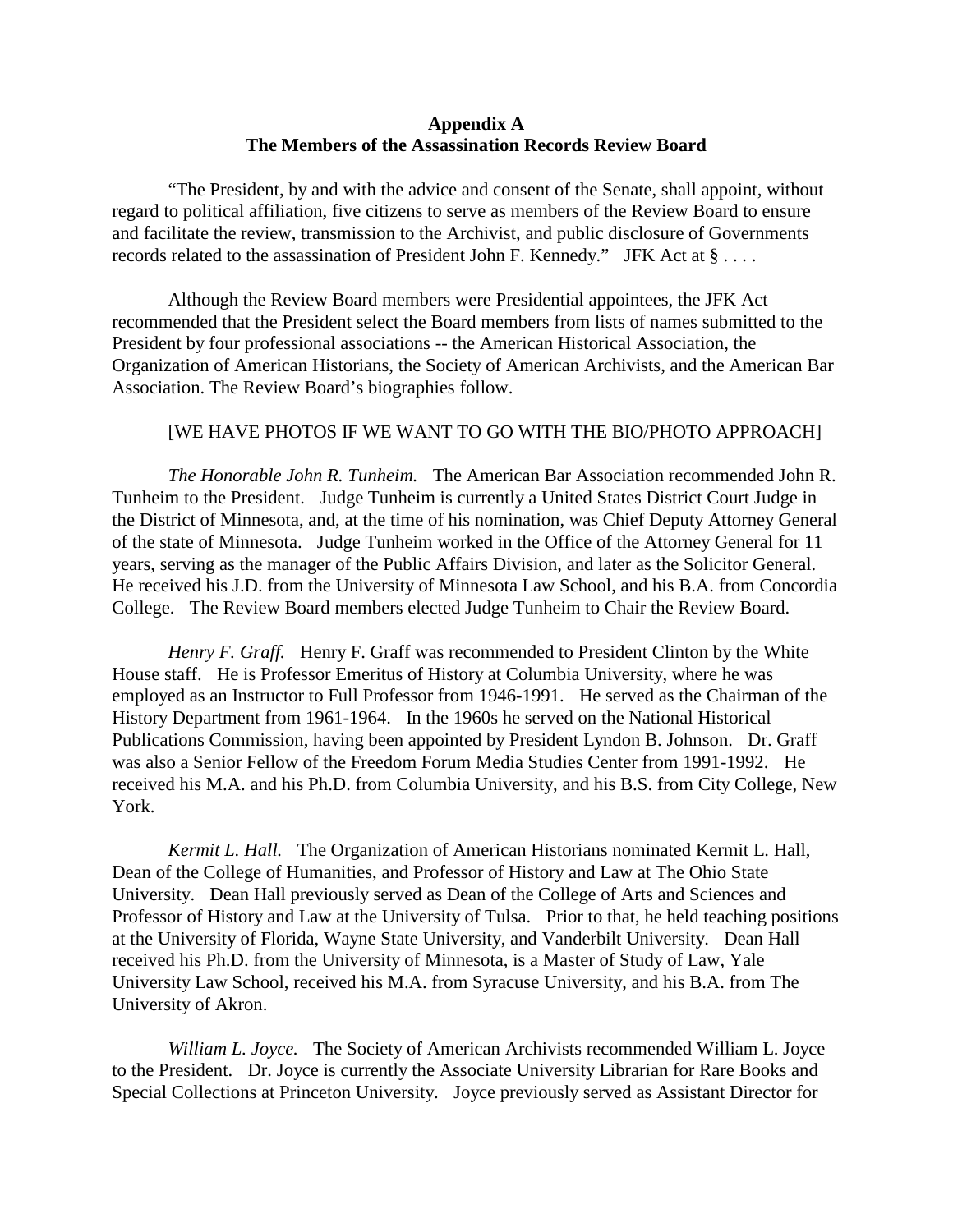Rare Books and Manuscripts at the New York Public Library. Dr. Joyce has also held positions at the American Antiquarian Society**,** initially as the Curator of Manuscripts, and later as the Education Officer. He received his Ph.D. from the University of Michigan, his M.A. from St. John's University, and his B.A. from Providence College.

*Anna K. Nelson.* The American Historical Association recommended to the President Anna K. Nelson, the Distinguished Adjunct Historian in Residence at the American University. Dr. Nelson has been a professor at the American University since 1986, and she has taken leaves of absence to serve as the Distinguished Visiting Professor at Arizona State University, and Adjunct Associate Professor in History at Tulane University. Dr. Nelson previously served as the Director of the History and Public Policy Program at George Washington University from 1980-1982. She received her Ph.D. from George Washington University, and both her M.A. and B.A. from the University of Oklahoma.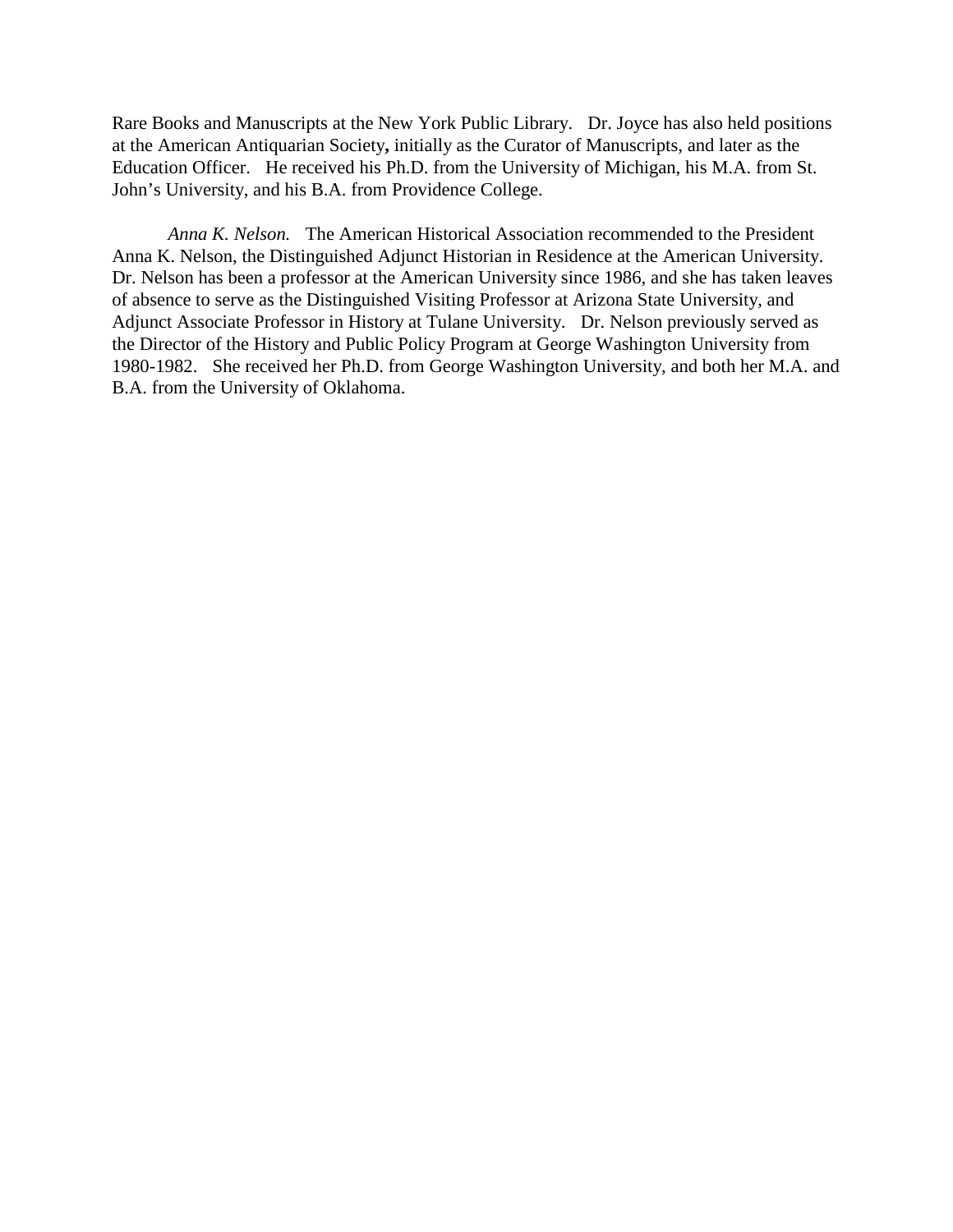## **Appendix B The Staff of the Assassination Records Review Board**

"A person appointed to the staff shall be a private citizen of integrity and impartiality who is not a present employee of any branch of the Government and who has had no previous involvement with any official investigation or inquiry relating to the assassination of President John F. Kennedy" JFK Act, § 8 (b)(2).

*Executive Directors.* The JFK Act charged the Review Board's Executive Director with the duties of overseeing all of the work of the Review Board, including overseeing the review and declassification process, and serving as a liaison between the Review Board and Federal agencies.

*David G. Marwell.* David G. Marwell served as Executive Director from August 1994 to October 1997, the Review Board's originally scheduled sunset date. Dr. Marwell previously served as Director of the Berlin Document Center. He has also served as the Chief of Investigative Research in the Office of Special Investigations at the Department of Justice. Dr. Marwell received his Ph.D. from the State University of New York at Binghamton and his B.A. from Brandeis University.

*T. Jeremy Gunn.* In October 1997, Dr. Marwell departed the Review Board to take a position with the United States Holocaust Memorial Museum, and the Review Board members appointed T. Jeremy Gunn as its Executive Director. Dr. Gunn also served the Review Board as its Associate Director for Research and Analysis from November 1994 until October 1997, and as General Counsel from January [1](#page-2-0)996 until July 1998.<sup>1</sup> Dr. Gunn came to the Review Board from the Washington, D.C. law firm of Covington and Burling. He received his J.D. from Boston University and his Ph.D. from Harvard University.

*Laura A. Denk*. In July 1998, Mr. Gunn left the Review Board to accept a position with the United States Institute for Peace. At that time, the Review Board members asked Laura Denk, the Review Board's Chief Analyst for FBI Records, to serve as Executive Director during the final months of the Board's work. Ms. Denk received her J.D. from the University of Kansas and her B.A. from The College of William and Mary.

<span id="page-2-0"></span>*Senior Staff.* The Review Board's Senior Staff consisted of the Deputy Director, the General Counsel, and the Associate Directors. Aside from performing their specific job duties, the Review Board's Senior Staff acted as a team to recommend Review Board policy and assist the Executive Director in carrying out his or her duties.

<sup>1</sup>Sheryl L. Walter, formerly General Counsel of the private National Security Archive, served as the Review Board's General Counsel from November 1994 to May 1995, and departed the Review Board to become the General Counsel on the Senator Daniel Patrick Moynihan Committee on Government Secrecy.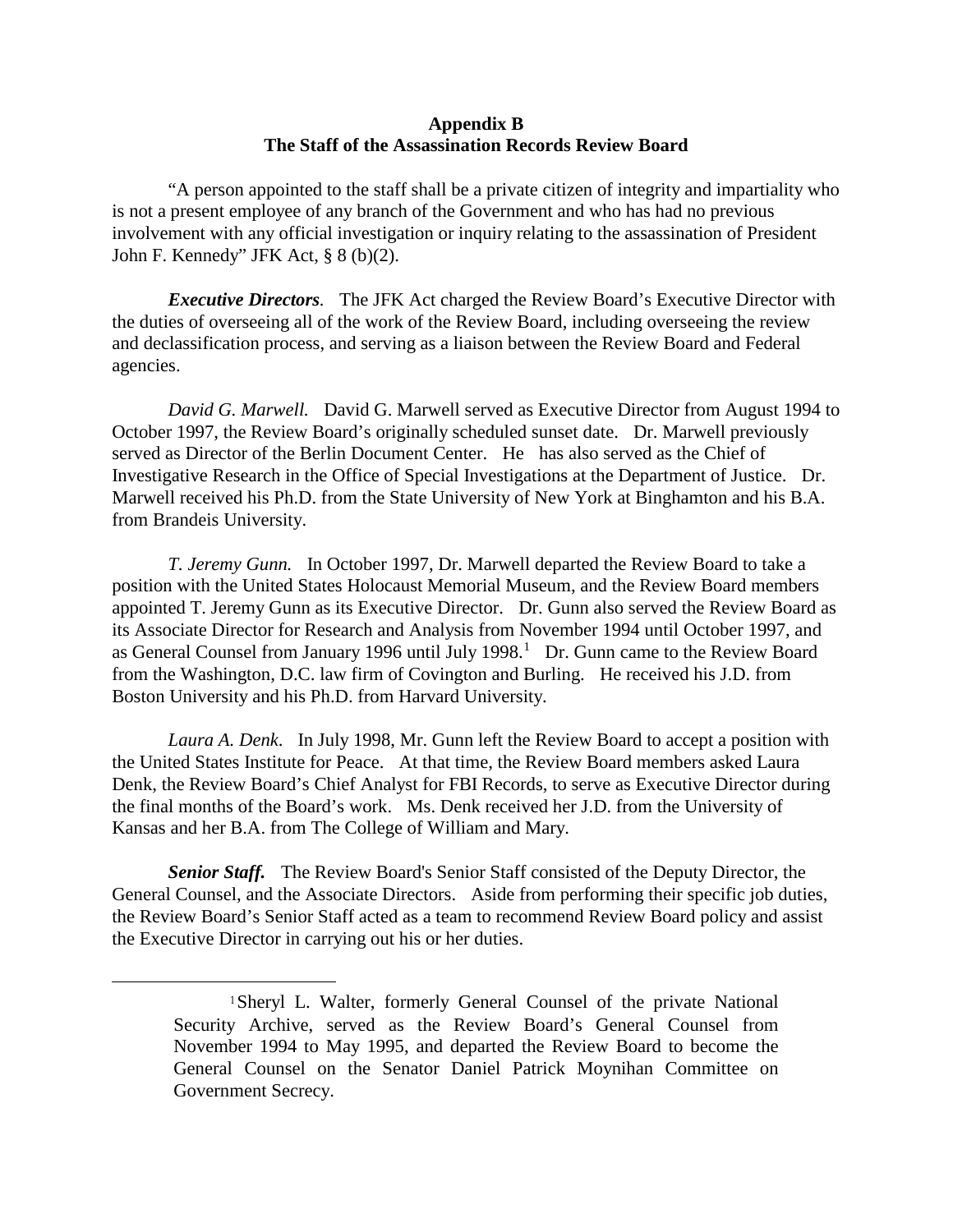*Tracy J. Shycoff.* Tracy J. Shycoff served the Review Board as Associate Director for Administration from October 1994 until July 1998, when the Review Board asked her to serve as Deputy Director<sup>[2](#page-3-0)</sup> during the final months of the Board's work. Ms. Shycoff previously served as the Associate Director for Administration at the National Commission on AIDS. She attended Southern Methodist University.

*Ronald G. Haron.* Ronald Haron served as the Review Board's General Counsel during July, August, and September of 1998. Mr. Haron had previously served the Review Board as Associate General Counsel and as Senior Attorney. Mr. Haron came to the Review Board from the Washington, D.C. law firm of Howrey and Simon. He received both his J.D. and his B.A. from the University of Virginia.

*K. Michelle Combs.* Michelle Combs served as the Review Board's Associate Director for Research and Review from March 1998 until the Review Board's closure. Dr. Combs previously served the Review Board as a Senior Analyst. Dr. Combs received her Ph.D. in Communication Studies from Northwestern University and her B.A. from Vanderbilt University.

*Press and Public Affairs Officer.* Given that one of the JFK Act's primary objectives was to restore public confidence in government, the Review Board realized that it would have to maintain fairly extensive public affairs and communications programs, as described in Chapter 2 of this report. Thus, its Press and Public Affairs Officer was a critical individual in evaluating the Review Board's success or failure.

*Eileen A. Sullivan.* Eileen Sullivan served as the Review Board's Press and Public Affairs Officer from May 1997 until the Review Board's closure in September 1998. Ms. Sullivan previously served as the Assistant Press and Public Affairs Officer. Ms. Sullivan received her B.A. from The American University.

*Computer Consultant.* As Chapter 3 of this report describes in detail, computer programs that could track the Review Board's processing of thousands of records were essential components to the fulfillment of the Review Board's mandate.

*Charles C. Rhodes.* Chet Rhodes served as the Review Board's Computer Specialist from December 1994 until the Review Board's closure in September 1998. Mr. Rhodes received his B.S. from the University of Maryland.

<span id="page-3-0"></span><sup>2</sup>Thomas E. Samoluk previously served as the Review Board's Deputy Director. Mr. Samoluk, formerly at the Massachusetts Attorney General's office also served as the Review Board's Associate Director for Communications.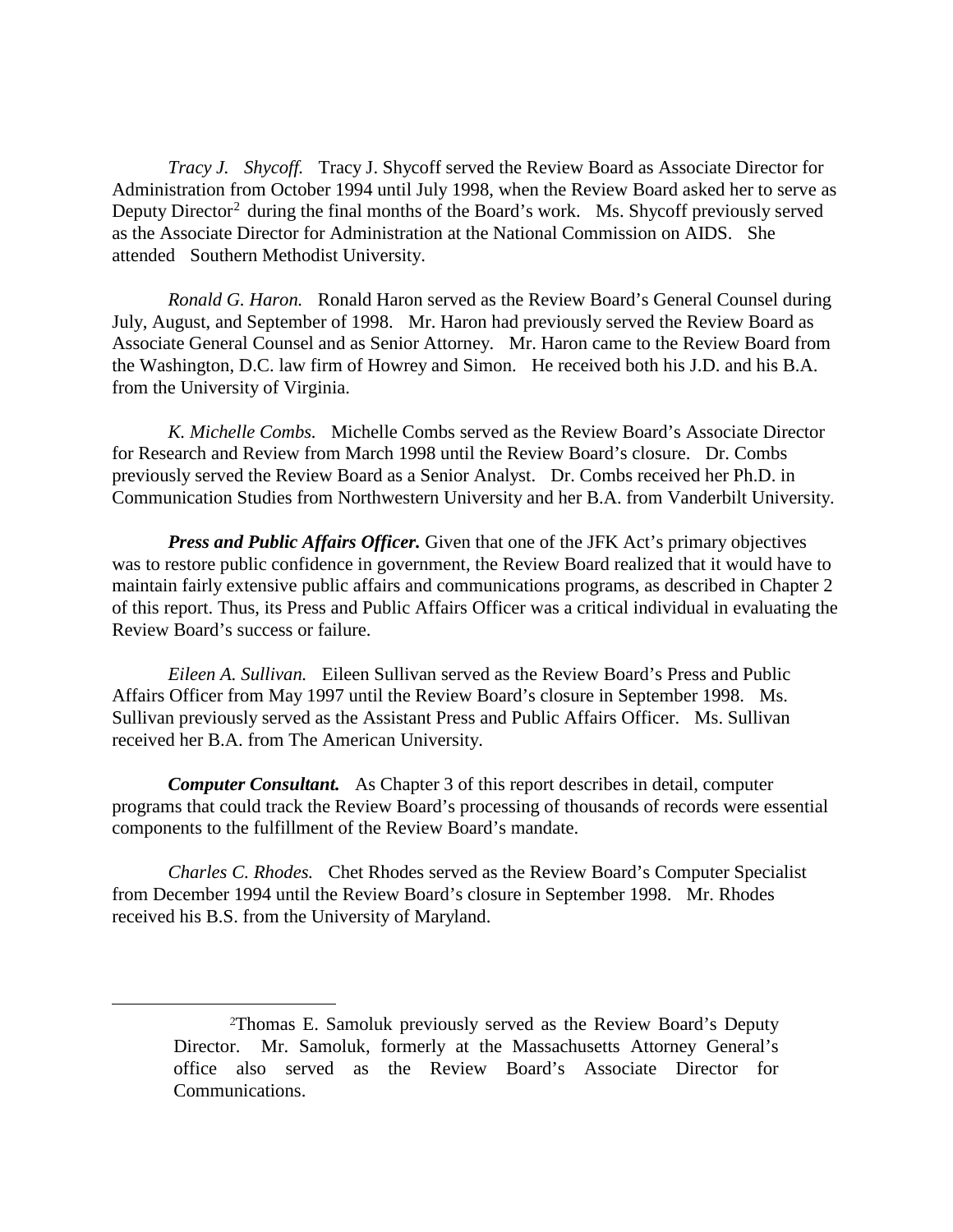*Research and Analysis Staff.* Review Board analysts identified and reviewed records and made recommendations to the Review Board. Organized into three teams, FBI, CIA, and Military, analysts developed working relationships with representatives from the Federal agencies within the analyst's purview. Analysts developed expertise into particular subject matters -- essential to providing the Review Board members with information relevant to the Board's decision making. Moreover, analysts carried out the important assignment of determining whether to request additional records from agencies.

*Douglas P. Horne*. Douglas Horne served as the Review Board's Chief Analyst for Military Records from March 1997 to September 1998. Mr. Horne previously served the Review Board as a Senior Analyst. Prior to his work at the Review Board, Mr. Horne served in the U.S. Navy and also worked as a civilian for the U.S. Navy. Mr. Horne received his B.A. from Ohio State University.

*Robert J. Skwirot.* Robert J. Skwirot served as the Review Board's Chief Analyst for CIA Records from September 1997 to September 1998.<sup>[3](#page-4-0)</sup> Mr. Skwirot previously served the Review Board as a Senior Analyst. Mr. Skwirot received his M.A. from Villanova University and his B.A. from La Salle University.

*Kevin G. Tiernan.* Kevin G. Tiernan served as the Review Board's Chief Analyst for FBI Records from July 1998-September 1998.<sup>[4](#page-4-1)</sup> Mr. Tiernan previously served as a Senior Analyst for the Review Board. Mr. Tiernan received his B.A. from Mary Washington College.

*Joseph P. Freeman.* Joe Freeman served as a Senior Analyst for the Review Board. Freeman had a Rotary International Foundation Fellowship at the School of Peace at the University of Bradford, England, and he received his B.A. from Harvard University.

*Irene F. Marr.* Irene Marr served as a Senior Analyst for the Review Board. Ms. Marr received her M.A. from The Fletcher School of Law and Diplomacy at Tufts University and her B.A. from Smith College.

<span id="page-4-0"></span>*Peter H. Voth.* Peter Voth served as an analyst as well as the Assistant Computer Specialist for the Review Board. Mr. Voth received his M.A. from The American University and his B.A. from Penn State.

<sup>3</sup>Mary S. McAuliffe served as the Review Board's first Chief Analyst for CIA Records from April 1995 to October 1996. Dr. McAuliffe received her Ph.D. from the University of Maryland, and her B.A. from Principia College.

<span id="page-4-1"></span><sup>4</sup>Philip D. Golrick served as the Review Board's first Chief Analyst for FBI Records, and also as Counsel to the Review Board, from November 1994 until March 1997. Mr. Golrick previously worked for the Washington law firm of Covington and Burling. He received both his J.D. and his B.A. from the University of Virginia.